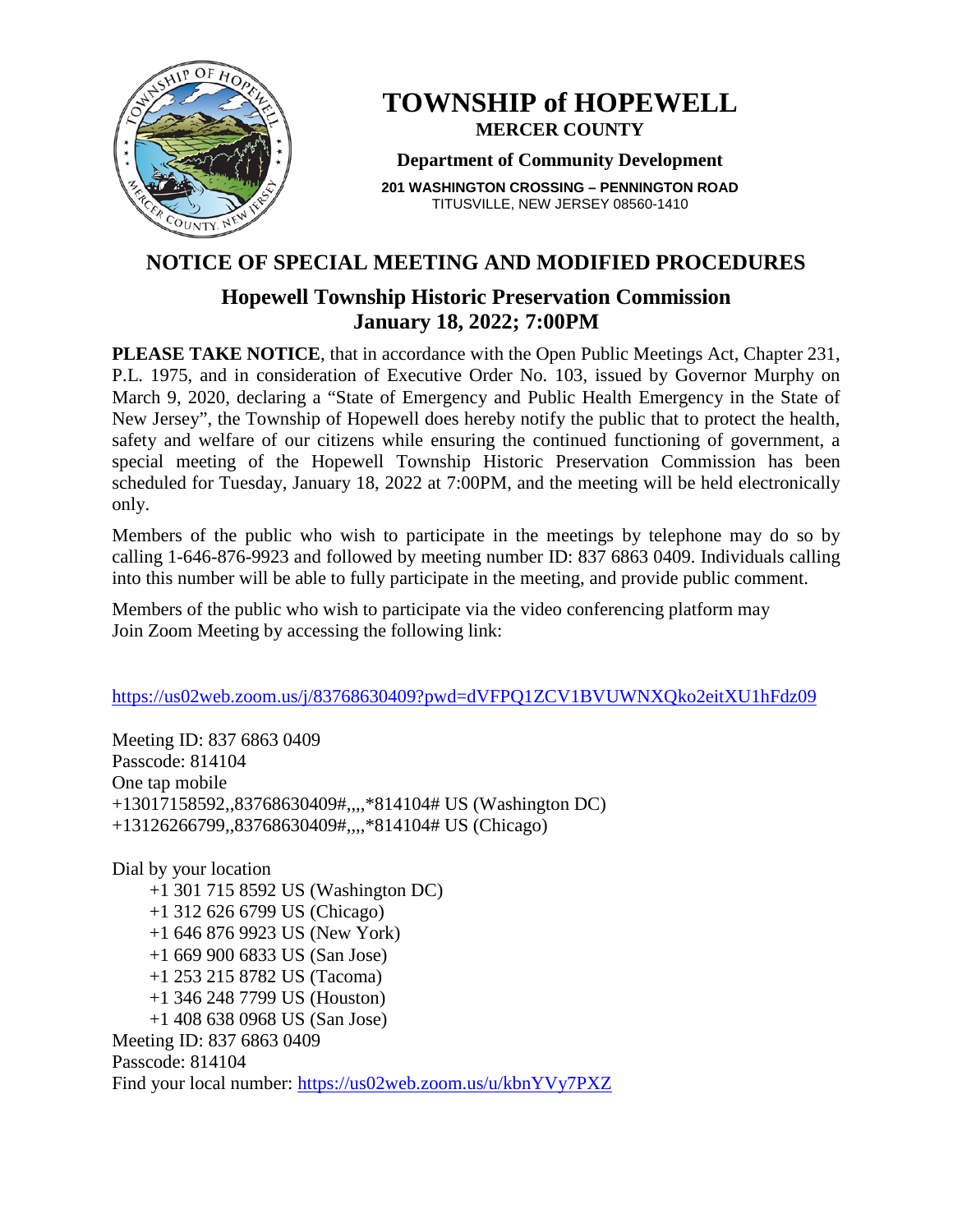

WNSHIP OF HOPEWELL HISTORIC PRESERVATION COMMISSION 201 WASHINGTON CROSSING-PENNINGTON ROAD TITUSVILLE, NEW JERSEY 08560-1410 609-737-0605

#### **HOPEWELL TOWNSHIP HISTORIC PRESERVATION COMMISSION TENTATIVE AGENDA TO THE EXTENT KNOWN**

### **TUESDAY January 18, 2022; 7:00 P.M.**

#### **I. Call to Order /Statement of Compliance**

Notice of this meeting has been posted on the municipal bulletin board, website, and forwarded to the Hopewell Township Official Newspapers in accordance with the Open Public Meetings Act. This meeting is being audio recorded

**Notice of revisions to the conduct of this meeting as an electronic meeting only was further posted on the Hopewell Township website and forwarded to the Hopewell Valley News on January 14, 2022.**

This meeting is being conducted through a Zoom videoconferencing application and is being recorded through the application.

#### **II. Roll Call**

**a.** 2022 Members

#### **III. Reorganization**

- **a.** Nomination of Chairperson
- **b.** Nomination of Vice-Chairperson
- **c.** Nomination of Secretary

#### **IV. Public Comment**

#### **V. Minutes for Approval**

#### **VI. Correspondence**

#### **VII. Review**

- **a.** Ordinance Establishing the HPC
- **b.** 2021 Accomplishments
- **c.** 2022 Goals
- **d.** 2022 Budget

#### **VIII. Committee Reports and Assignments**